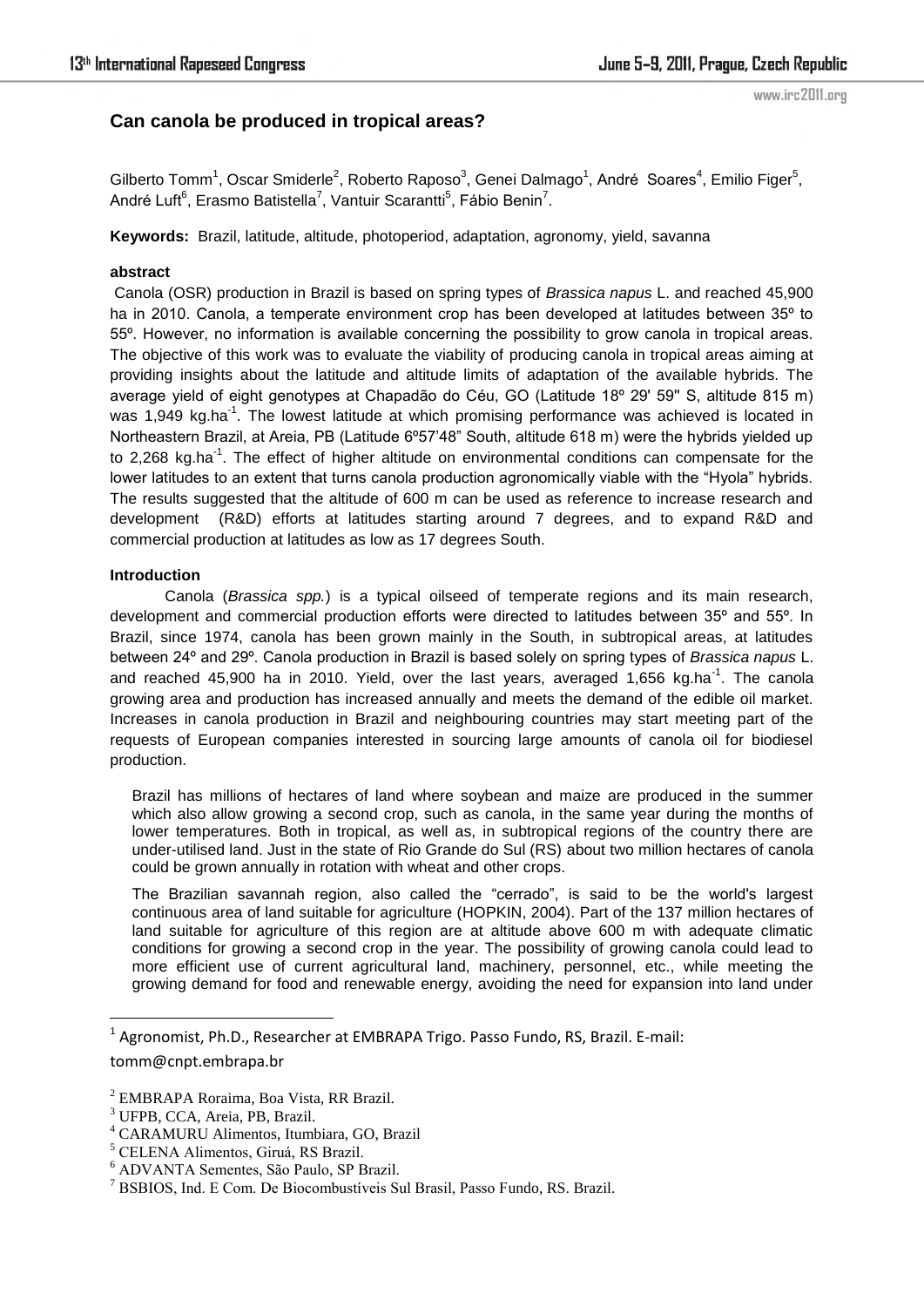#### www.irc2011.org

pastures and forests and their associated environmental problems. Thus, the objective of this work is to evaluate the viability of producing canola in tropical areas aiming at providing insights about the latitude and altitude limits of adaptation of the hybrids employed in Brazil.

### **Methods**

 Data of field experiments, with four replicates, following the Randomized Complete Block Design (RCBD), of *B. napus* L. Hyola hybrids, as well as of *B. juncea* L., conducted during the last seven years, provided the basis for this work. This network of field trials, was carried at locations in Brazil ranging from the Southernmost state (at Encruzilhada do Sul, RS, Latitude 30º32'38" S, altitude 432 m) to the Northernmost state (at Boa Vista, state of Roraima, Latitude 2°49'11" S, altitude 85 m). In addition, since 2004, the performance of canola hybrids was evaluated under commercial production at latitudes as low as 16º South.

### **Results and discussion**

Rainfall in the Brazilian grain production regions of latitudes bellow 23.5°S (tropical areas) decrease after February, when summer crops are harvested and canola should be sown. For example, the long term (1980-1999) monthly precipitation (mm) at Maringá, state of Paraná (Latitude 23<sup>°</sup> 28' S, Longitude  $52^{\circ}$  00' W, and altitude de 505 m) from March to October, is respectively: 146.8; 148.4; 132.6; 117.0; 51.7; 47.4; 145.8; 152.2; (ANJOS & NERY, 2000).

Commercial fields in the state of Mato Grosso do Sul, at Maracajú (Latitude 21° 47' 03" S, altitude of 442 m), even when sown in mid April, a month later than the recommended seeding time, yielded 1,074 kg.ha<sup>-1</sup> (area of 340 ha) and 1,100 kg.ha<sup>-1</sup> (area of 320 ha). These yields were obtained with rainfall, from seeding to harvest, of only 126 and 92 mm, respectively. Samplings at a farmer's canola field that visually suggested higher yield, reached 2,664 kg.ha-1 (TOMM et al, 2007).

The average yield of eight canola genotypes at Chapadão do Céu, state of Goiás (Latitude 18º 29' 59" S, altitude 815 m) was 1,949 kg.ha<sup>-1</sup> (TOMM et al, 2004). Commercial production of canola in the state of Goiás, Central Brazil, started in 2004 following promising experimental results such as this in the previous year.

The number of days from emergence to the beginning of flowering, and the number of days from emergence to maturation is lower under tropical (**Table 1**) than under subtropical conditions. For example at Três de Maio, state of Rio Grande do Sul (Latitude 27<sup>0</sup> 47' 2" S, Longitude 54<sup>0</sup> 14'55" W, altitude 333 m) they were respectively, 77 days, and 131 days (TOMM et al, 2004a) in comparisson with 40 days, and 87 days, in the tropical areas at Sapezal, state of Mato Grosso (Latitude 13 $^0$  27´17" S, Longitude 58 $^0$  54´09"W, altitude of 530 m).

The lowest latitude at which promising performance was achieved is located in Northeastern Brazil, at Areia, state of Paraíba (Latitude 6º57'48‖ South, altitude 618 m) **(Figures 1a, and 1b)**. were the hybrids yielded up to 2,268 kg.ha-1 (TOMM et al, 2008). However, in the experiment sown in August 2007, at Boa Vista, state of Roraima (Latitude 2°49'11" S, Longitude 60°40'24" W, Altitude 85 m), the *B. napus* hybrids tested (Hyola 43; Hyola 60; Hyola 61; Hyola 401; Hyola 432; Hyola 50; Hyola 433; Hyola 411 and H4815), flowered and developed pods **(Figures 1c, and 1d)** but, none produced grain. Flowering started only 18 days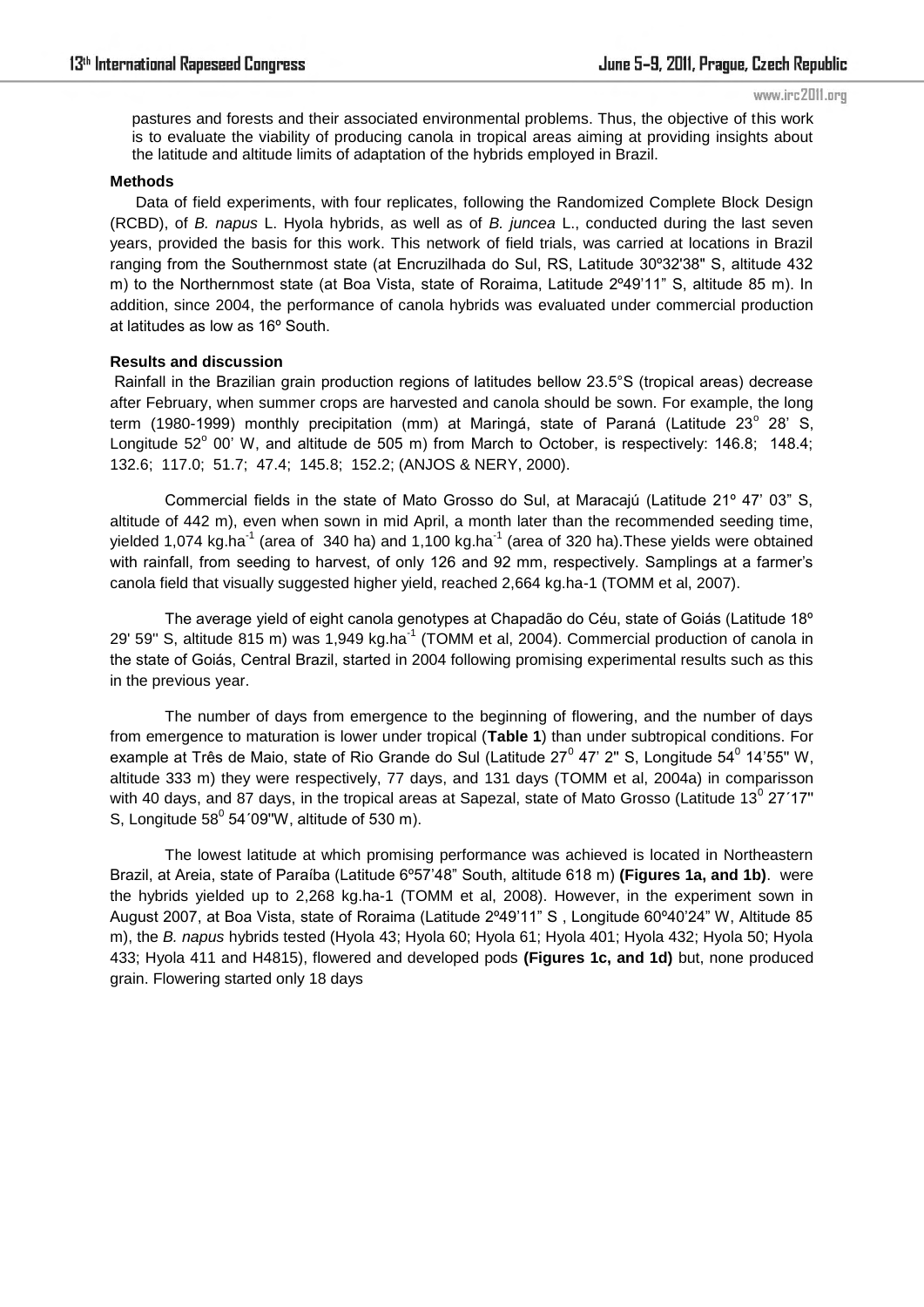

**Figure 1.** *Brassica napus* hybrids at Areia (Latitude 6º57'48" South, altitude 618 m), a) of short cycle, b) of long cycle (Photo by R.W.C.RAPOSO) and, c) and d) at Boa Vista (Latitude 2º49'11" S, Longitude 60º40'24" W, Altitude 85 m), showing adequate plant development and flowering, but

Table 1. Performance of canola genotypes at Sapezal, state of Mato Grosso (Latitude 13<sup>0</sup> 27'17" S, Longitude 58 $^0$  54´09"W, altitude of 530 m above sea level), sown on 18 February, 2006.

| Genotype                     |         | Emergence to begin-<br>ning of flowering |           | Duration of<br>flowering |                | Emergen<br>ce to | Plant height at<br>maturation |     | Grain yield |    |
|------------------------------|---------|------------------------------------------|-----------|--------------------------|----------------|------------------|-------------------------------|-----|-------------|----|
|                              |         |                                          | maturatio |                          |                |                  |                               |     |             |    |
|                              |         |                                          |           |                          | n              |                  |                               |     |             |    |
|                              | (days)  |                                          | (days)    |                          | (days)         |                  | (cm)                          |     | (kg/ha)     |    |
| Hyola 401                    | 34      | bc                                       | 25        | ab                       | 84             | C                | 128                           | d   | 2390        | a  |
| Hyola 43                     | 45      | a                                        | 21        | bc                       | 90             | a                | 155                           | ab  | 2068        | ab |
| Hyola 61                     | 46      | a                                        | 16        | C                        | 89             | ab               | 145                           | bc  | 1281        | b  |
| Hyola 432                    | 47      | a                                        | 22        | bc                       | 90             | a                | 168                           | a   | 1519        | ab |
| Hyola 433                    | 41      | ab                                       | 20        | bc                       | 87             | abc              | 151                           | b   | 2120        | ab |
| Hyola 411                    | 43      | a                                        | 22        | bc                       | 87             | abc              | 140                           | bcd | 2033        | ab |
| H4815                        | 34      | bc                                       | 27        | ab                       | 85             | bc               | 148                           | bc  | 1776        | ab |
| H4481                        | 43      | a                                        | 19        | bc                       | 87             | abc              | 147                           | bc  | 1604        | ab |
| H4592                        | 42      | ab                                       | 18        | bc                       | 87             | abc              | 145                           | bc  | 2490        | a  |
| Y3000                        | 28      | с                                        | 33        | a                        | 85             | bc               | 134                           | cd  | 2081        | ab |
| Mean                         | 40      |                                          | 22        |                          | 87             |                  | 146                           |     | 1936        |    |
| CV(%)                        | 9       |                                          | 17        |                          | $\overline{2}$ |                  | $\overline{4}$                |     | 23          |    |
| Pr>F                         | >0.     | 01                                       | < 0.      | 01                       | 0.             | 01               | <0.                           | 01  | 0.          | 78 |
| Correlation with grain yield |         |                                          |           |                          |                |                  |                               |     |             |    |
| $R^2$                        | $(-)0,$ | 08                                       | 0,        | 02                       | 0.             | 10               | $(-)0.$                       | 19  |             |    |
| Pr>F                         | 0,      | 07                                       | 0,        | 42                       | 0.             | 05               | 0.                            | 23  |             |    |

Means in the same column, followed by the same letter do not differ by the Tukey test, at the 5% probability level.

after emergence and plant height averaged 100 cm. Likely, the frequent temperatures above 27º C affected pollen viability. However, in the same experiment *Brassica juncea* (hybrid Q650, also identified as P432) yielded on average 563 kg ha $^{-1}$ , and thousand kernel weight was 1.2 g under the same environmental conditions.

# **Conclusions**

Experiments and the world's first commercial production of canola at tropical conditions have shown, since 2004, its potential role to increase the Brazilian grain production, increase production of high quality oil and protein for food or biodiesel reducing world pressure to increase farming area. The effect of higher altitude on environmental conditions can compensate for the lower